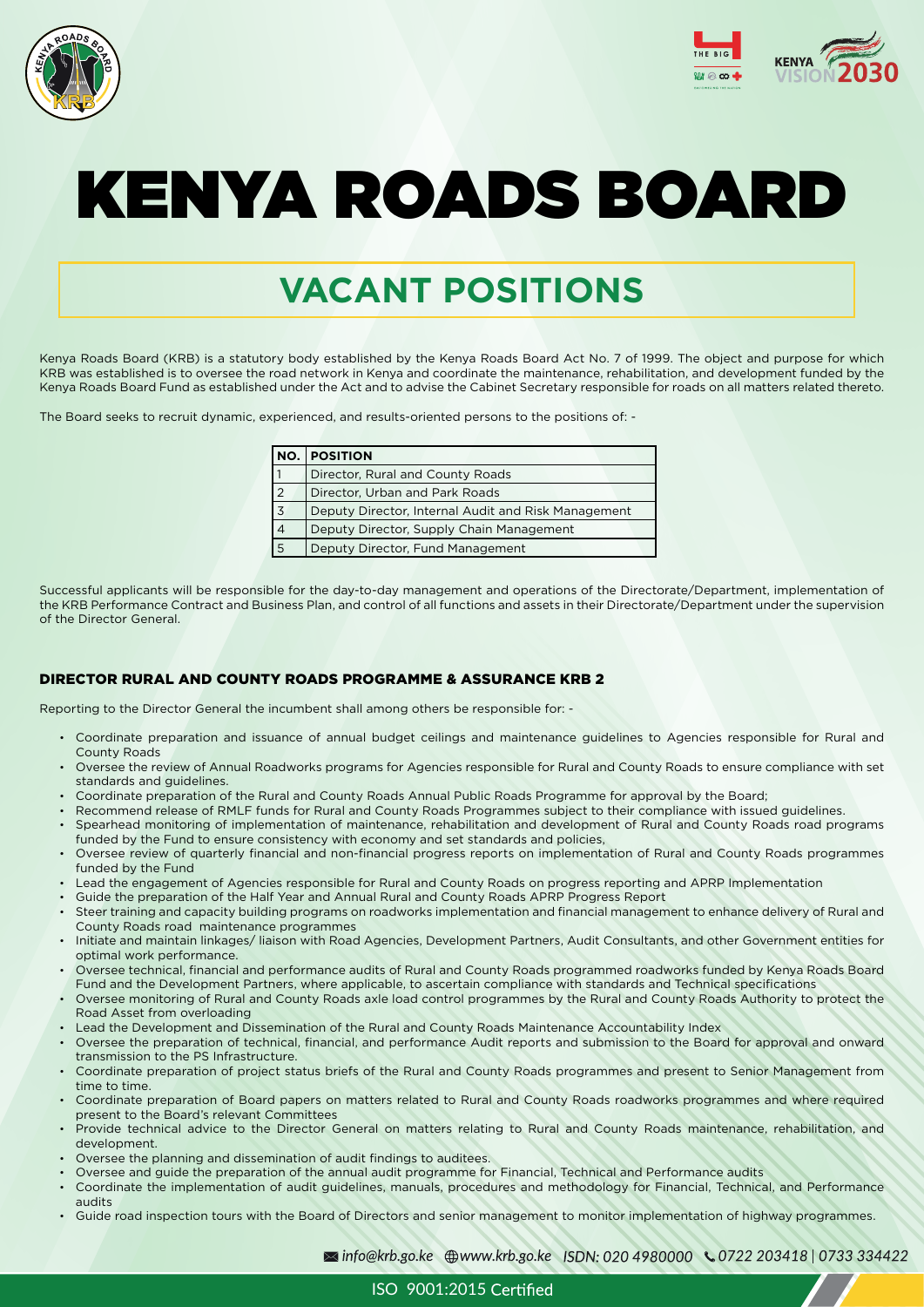



- Oversee the identification of capacity gaps and needs for road works implementation and make appropriate recommendations to the Director General.
- Oversee management of projects and consultancies under the Directorate
- Steer post audit reviews and follow-ups to confirm implementation by road agencies of prior audit recommendations
- Oversee the preparation of work plans, budgets, and procurement plans for the directorate
- Ensure relevant Rural and County Roads policies, standards, systems and manuals are developed and used in liaison with the directorate in charge of Policies and Research.
- Ensure Rural and County Roads safety is mainstreamed in the Rural and County Roads Roadworks programmes

#### **Requirements for the Position: -**

- Bachelor's Degree in any of the following disciplines: Civil Engineering, Finance, Accounting, Economics or other equivalent qualification from a recognized institution.
- Master's Degree in any of the following disciplines: Civil Engineering, Finance, Accounting, Economics, Business Administration, Project Management, or other related disciplines from a recognized institution.
- Registration by Engineers Board of Kenya as a Professional Engineer or Registration with Institute of Certified Public Accountants of Kenya as CPA
- Valid Annual Practicing License from the Engineers Board of Kenya
- Membership of Institute of Engineers of Kenya (IEK) or Membership with the Institute of Certified Public Accountants of Kenya (ICPAK) and in good Standing
- Leadership Course lasting not less than six (6) weeks from a recognized institution.
- Experience of 15 years in a relevant field, five (5) of which are at Management level or equivalent

#### **Functional Skills & Behavioural Competencies/Attributes:**

- Strategic and Leadership Skills, Decision Making Skills, Problem Solving skills, Communication and Report Writing Skills, Analytical Skills, Project Management Skills, Mentoring, and Coaching Skills
- Emotional Intelligence, Attention to detail, Strategic & Innovative Thinking, Demonstrated knowledge of the road sector, Ability to meet deadlines, Proficiency in computer applications, Inter-personal skills

# DIRECTOR URBAN AND PARK ROADS PROGRAMME & ASSURANCE - KRB 2

Reporting to the Director General the incumbent shall among others be responsible for:-

- Coordinate preparation and issuance of annual budget ceilings and maintenance guidelines to Agencies responsible for Urban and Park Roads
- Oversee the review of Annual Roadworks programs for Agencies responsible for Urban and Park Roads to ensure compliance with set standards and guidelines.
- Coordinate preparation of the Urban and Park Roads Annual Public Roads Programme for approval by the Board;
- Recommend release of RMLF funds for Urban and Park Roads Programmes subject to their compliance with issued guidelines.
- Spearhead monitoring of implementation of maintenance, rehabilitation and development of Urban and Park Roads road programs funded by the Fund to ensure consistency with economy and set standards and policies,
- Lead the engagement of Agencies responsible for Urban and Park Roads on progress reporting and APRP Implementation
- Guide the preparation of the Half Year and Annual Urban and Park Roads APRP Progress Report
- Steer training and capacity building programs on roadworks implementation and financial management to enhance delivery of Urban and Park Roads road maintenance programmes
- Initiate and maintain linkages/ liaison with Road Agencies, Development Partners, Audit Consultants, and other Government entities for optimal work performance.
- Oversee technical, financial and performance audits of Urban and Park Roads programmed roadworks funded by Kenya Roads Board Fund and the Development Partners, where applicable, to ascertain compliance with standards and Technical specifications
- Lead the Development and Dissemination of the Urban and Park Roads Maintenance Accountability Index
- Oversee the preparation of technical, financial, performance Audit reports, and submission to the Board for approval and onward transmission to the PS Infrastructure.
- Coordinate preparation of project status briefs of the Urban and Park Roads programmes and present to Senior Management from time to time.
- Provide technical advice to the Director General on matters relating to Urban and Park Roads maintenance, rehabilitation, and development.
- Oversee the planning and dissemination of audit findings to auditees.
- Oversee and guide the preparation of the annual audit programme for Financial, Technical, and Performance audits
- Coordinate the implementation of audit guidelines, manuals, procedures and methodology for Financial, Technical, and Performance audits
- Oversee management of projects and consultancies under the Directorate
- Steer post audit reviews and follow-ups to confirm implementation by road agencies of prior audit recommendations
- Ensure relevant Urban and Park Roads policies, standards, systems, and manuals are developed and used in liaison with the directorate in charge of Policies and Research.

#### **Requirements for the Position: -**

- Bachelor's Degree in any of the following disciplines: Civil Engineering, Finance, Accounting, Economics or other equivalent qualification from a recognized institution.
- Master's Degree in any of the following disciplines: Civil Engineering, Finance, Accounting, Economics, Business Administration, Project Management, or other related disciplines from a recognized institution.
- Registration by Engineers Board of Kenya as a Professional Engineer or Registration with Institute of Certified Public Accountants of Kenya as CPA
- Membership of Institute of Engineers of Kenya (IEK) or Membership with the Institute of Certified Public Accountants of Kenya (ICPAK)

ISO 9001:2015 Certified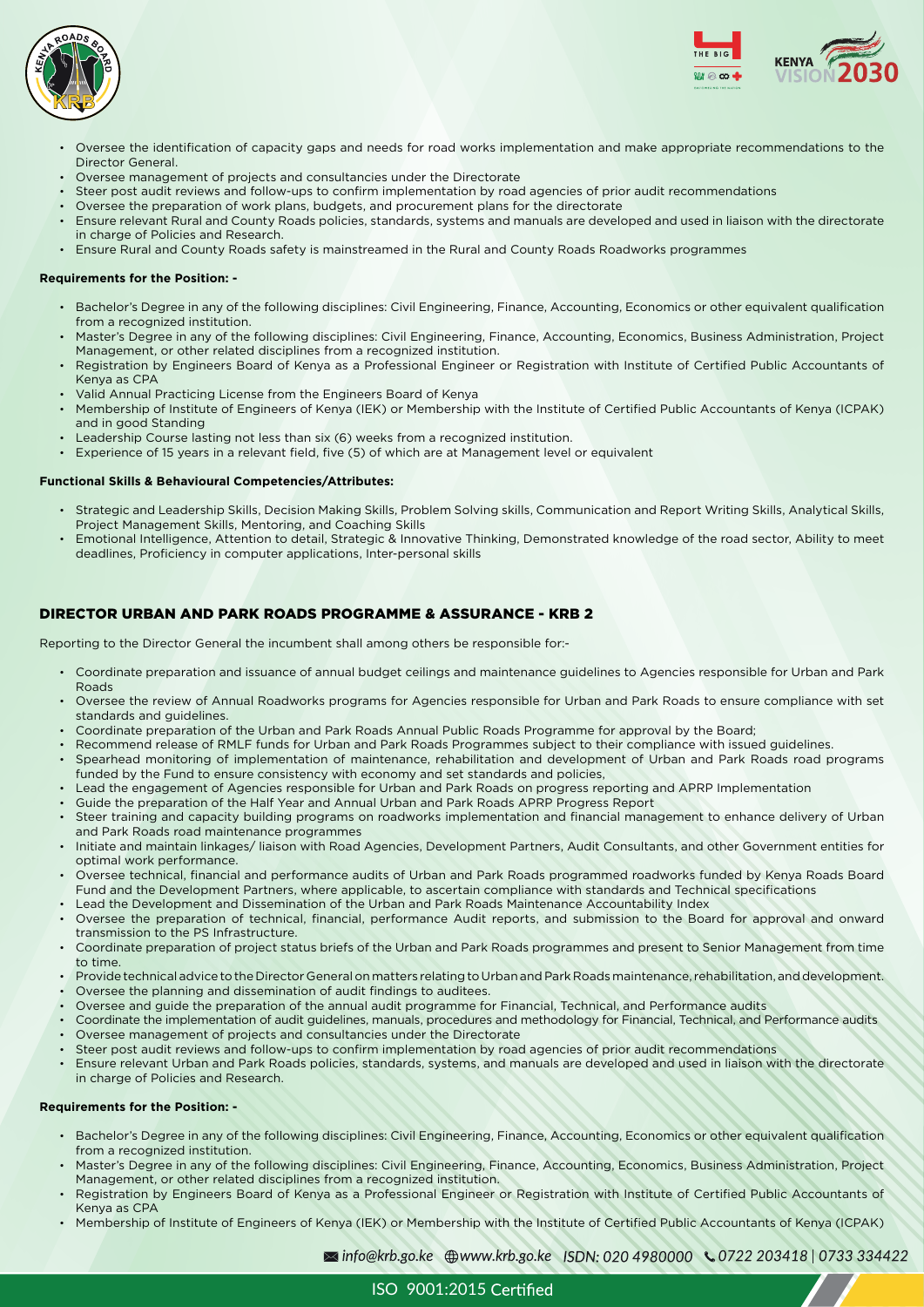ISO 9001:2015





and in good Standing

- Leadership Course lasting not less than six (6) weeks from a recognized institution.
- Experience of 15 years in a relevant field, five (5) of which are at Management level or equivalent

#### **Functional Skills & Behavioural Competencies/Attributes**:

- Strategic and leadership skills, Decision making skills, Problem solving skills, Communication and Report Writing Skills, Analytical Skills, Project Management Skills, Mentoring, and Coaching Skills
- Emotional Intelligence, Attention to detail, Strategic & Innovative Thinking, Demonstrated knowledge of the road sector, Ability to meet deadlines, Proficiency in computer applications, Inter-personal skills

# DEPUTY DIRECTOR – INTERNAL AUDIT AND RISK MANAGEMENT-KRB 4

Reporting to the Director General the incumbent shall among others be responsible for: -

- Spearhead development, approval, and dissemination of risk strategies, policies, and procedures;
- Coordinate and monitor the implementation of strategies on the Board's internal control systems;
- Spearhead examination and evaluation of the Board's internal controls to ascertain their adequacy and recommend areas of improvement;
- Develop and present internal audit Board papers to the audit committee of the Board;
- Review and evaluate progress in achieving departmental objectives as outlined in the strategic plan;
- Review internal audit programmes and submit for approval by audit committee of the Board;
- Oversee implementation of Board Audit committee resolutions;
- Coordinate development and execution of risk based audit plans and procedures;
- Oversee development of internal audit risk framework;
- Steer post audit reviews and evaluate status on implementation of audit recommendations;
- Provide secretarial services to the audit committee of the Board;
- Participate in development, implementation, and review of KRB's strategic and business plan;
- Approve and submit internal audit reports;
- Execute Departmental performance contract and cascade it to staff within the department;
- Approve internal audit plans;

#### **Requirements of the position: -**

- Bachelor's degree in Finance, Accounting, Economics, Business Administration or equivalent from a recognized institution;
- Master's degree in Finance, Accounting, Economics, Business Administration or equivalent from a recognized institution
- Certified Public Accountant CPA(K) or Certified Internal Auditor or Certified Information Systems Auditor (CISA) or Association of Certified Chartered Accountant (ACCA) or Certified Fraud Examiner (CFE), Certification in Risk Management Assurance (CRMA) or equivalent
- Membership with ICPAK, IIA, ACCA, CISA, or any other relevant recognized professional body with a good standing
- Leadership Course lasting not less than six (6) weeks from a recognized institution
- Experience of 12 years in the relevant field, 3 of which should be at Senior Management level or equivalent

#### **Functional Skills & Behavioural Competencies/Attributes:**

- Decision making, Technical expertise, Communication, Negotiation, Problem-solving, Analytical, Coaching and mentoring, Interpersonal skills, Technological savvy
- Emotional intelligence, Ability to work under pressure, Risk Management, Collaboration, and partnerships, Coaching & mentoring, Ability to manage and apply public resources, Ability to manage performance, Integrity, Change management, Understanding of legal and regulatory framework, Results-orientation, Creativity, and innovation, Team player

## DEPUTY DIRECTOR-SUPPLY CHAIN MANAGEMENT - KRB 4

Reporting to the Director General the incumbent shall among others be responsible for: -

- Initiate the development and implementation of procurement and disposal strategies, policies, and procedures to achieve KRB's strategic
	- objectives while ensuring compliance with the relevant laws;
- Spearhead market surveys/research exercises to gather and analyze vital information that impacts sourcing strategies;
- Oversee the management of supply chain contracts to ensure KRB's interests are safeguarded;
- Oversee the consolidation and implementation of Annual Procurement and disposal Plan aligned to the KRB's approved budget;
- Design capacity-building programs on supply chain processes in order to ensure compliance with the procurement law, policies, and procedures;
- Manage supplier relationships in terms of their performance in terms of quality, service, and price;
- Oversee the preparation of procurement reviews filed against the Board at the Public Review and Advisory Board and facilitate implementation of the decisions thereof in consultation with PPRA;
- Oversee the implementation of external/internal audit recommendations on procurement findings;
- Issue administrative guidelines on the interpretation and implementation of the Supply Chain Management laws and other statutes as they relate to the Board;
- Prepare and submit a professional opinion to guide the Director General on award decisions for tenders;
- Coordinate preparation and submission of progress implementation reports on annual procurement plan along with other procurement reports required by PPRA, Director General and other relevant government institutions;
- Coordinate the tendering process and ensure that goods, services, and works meet KRB's specifications and requirements;
- Oversee bidder negotiation process strategies and ensure clear parameters are established in line with organizational objectives and within limits of delegated and contractual authorities;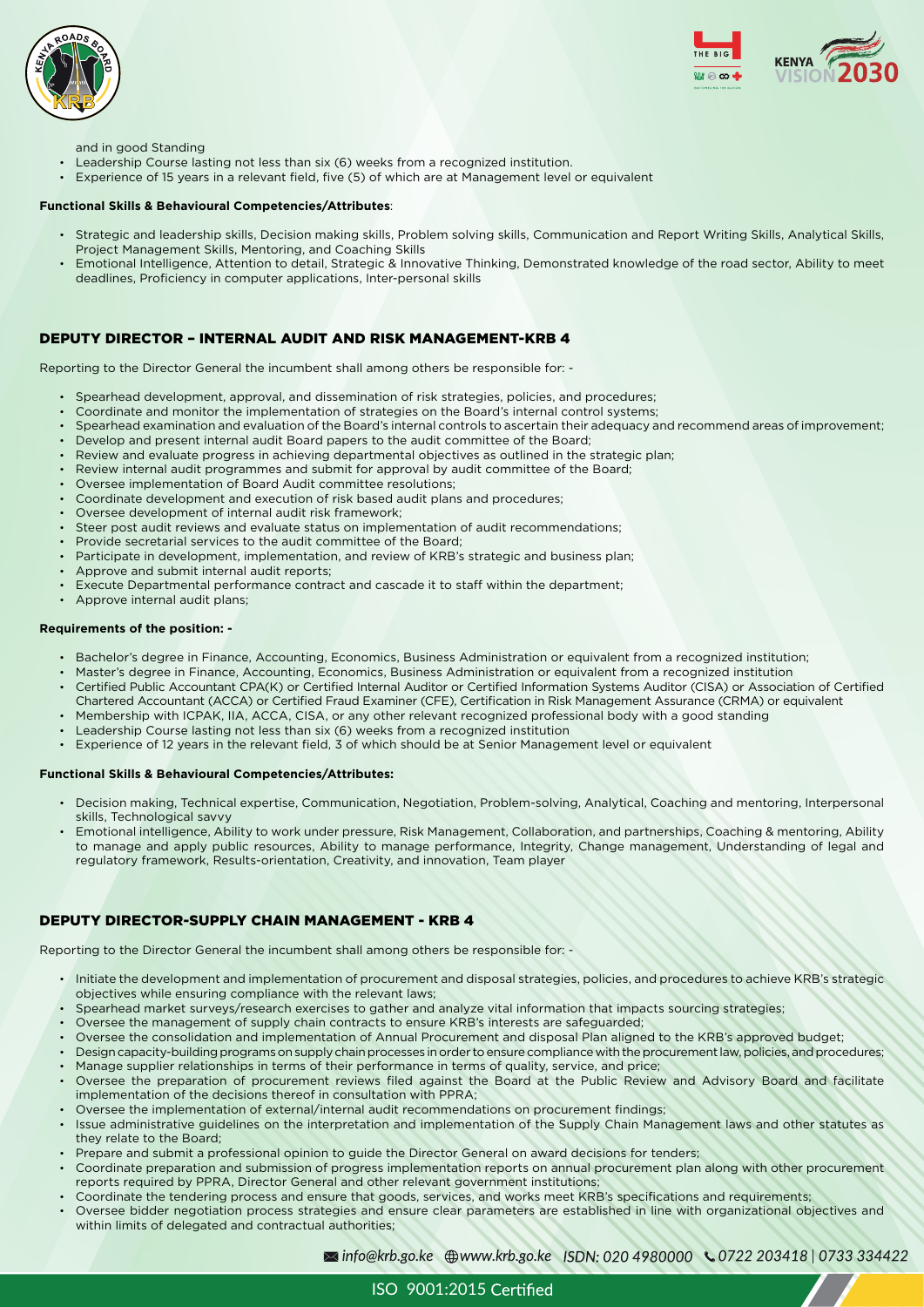



- Verify and approve purchase requisitions and purchase orders within the prescribed threshold by the Board;
- Oversee the management of inventory/stores in compliance with the relevant regulations;
- Oversee maintenance of procurement records as per the statutory requirements;
- Review and coordinate procurement policy implementation and the effectiveness of Work Instruction Procedures for Procurement;
- Monitor and evaluate procurement of items based on price, quality, emerging technologies, and other requirements;
- Evaluate all risks related to procurement and ensure the development of appropriate mitigation actions; and

#### **Requirements of the position: -**

- Bachelor's Degree in Commerce, Procurement /Supply Chain Management, Business Administration, Economics or its equivalent qualification from a recognized institution;
- Master's Degree in Procurement/Supply Chain Management, Business Administration, Economics or its equivalent qualification from a recognized institution;
- Professional Diploma or its equivalent qualifications in Supply Chain Management from a recognized institution;
- Member of the Kenya Institute Supplies Management (KISM) or Chartered Institute of Procurement & Supply (CIPS) and in good standing;
- A valid practicing license;
- Leadership Course of not less than 6 weeks.
- A minimum of twelve (12) years of relevant experience, three (3) of which should have been in a management role.

#### **Functional Skills & Behavioural Competencies/Attributes:**

- Decision making, Technical Expertise, Communication, Negotiation, Problem Solving, Analytical, Coaching and mentoring, Interpersonal skills, Technological savvy
- Emotional intelligence, Ability to work under pressure, Risk Management, Collaboration, and partnerships, Coaching & mentoring, Ability to manage and apply public resources, Ability to manage performance, Integrity , Change management, Understanding of legal and regulatory framework, Results-orientation, Creativity, and innovation, Team player

## DEPUTY DIRECTOR – FUND MANAGEMENT – KRB 5

Reporting to the Director Finance and Strategy the incumbent shall among others be responsible for: -

- Review and ensure prompt processing of all financial transactions including KRB Operations Accounts, suppliers, are released on time in accordance with the KRB Service Charter, contracts, and PFM Act & Regulations.
- Review and ensure expenditure management and control, revenue management, management of debtors and creditors, and monitoring the performance of the KRB's liabilities including leases, insurance summaries, contingencies, and loan expectations, as per the PFM Act and guidelines.
- Ensure compliance with tax and other statutory regulations;
- Supervise to ensure the integrity of financial transactions and compliance with all relevant policies, guidelines, and procedures for all financial reporting.
- Ensuring prompt transfer of funds from Central Bank of Kenya to Commercial banks
- Supervise the development and dissemination of cash flow projections and annual disbursement programme and prepare monthly disbursement schedule in line with the approved programme for approval by the Board
- Release funds approved by the Board to RAs in line with KRB Service Charter and Monitor and ensure adherence to Road Agencies budget ceilings
- Participate in the strategic planning process of Kenya Roads Board Develop accounting policies, procedures, and controls;
- Prepare timely and accurate quarterly management reports, Annual Report & Financial Statements to the Board for decision making as well as for external reporting inline the requirements of the International Public Sector Accounting Standards (IPSASs), the PFM Act & regulations, and the National Treasury;
- Prepare annual budgetary estimates of revenue and expenditure of the Kenya Roads Board Fund (KRBF) in accordance with the PFM Act & Regulations, KRB Act and the National Treasury Guidelines for approval by the Board and submission for approval by the parent ministry and the National Treasury;
- Liaise with external/internal auditor on audit matters and acting on management letter;
- Review bank reconciliations and ensure timely and accurate for all the KRB's and Kenya Roads Board Fund bank accounts
- Supervise the financial options analysis, information memorandum and participate in legal review and marketing of debt instruments.
- Supervise the conduct of market and industry research analysis with respect to the fund mobilization and investment.

#### **Requirements of the position: -**

- Bachelor's degree in Finance, Accounting or Economics or equivalent qualification from a recognized institution.
- Master's degree in Finance, Accounting or Economics or equivalent qualification from a recognized institution
- Professional qualifications in CPA(K), or equivalent
- Membership in Good Standing with the Institute of Certified Public Accountants of Kenya (ICPAK);
- Leadership course lasting not less than six (6) weeks from a recognized institution
- A minimum of twelve (12) years of relevant experience, three (3) of which should have been in a management role.

#### **Functional Skills & Behavioural Competencies/Attributes:**

- Decision making, Technical Expertise, Communication, Negotiation, Problem-Solving, Analytical, Coaching and mentoring, Interpersonal skills, Technological savvy
- Emotional intelligence, Ability to work under pressure, Risk Management, Collaboration, and partnerships, Coaching & Mentoring, Ability to manage and apply public resources, Ability to manage performance, Integrity, Change management, Understanding of legal and regulatory framework, Results-orientation, Creativity, and innovation, Team player

ISO 9001:2015 Certified